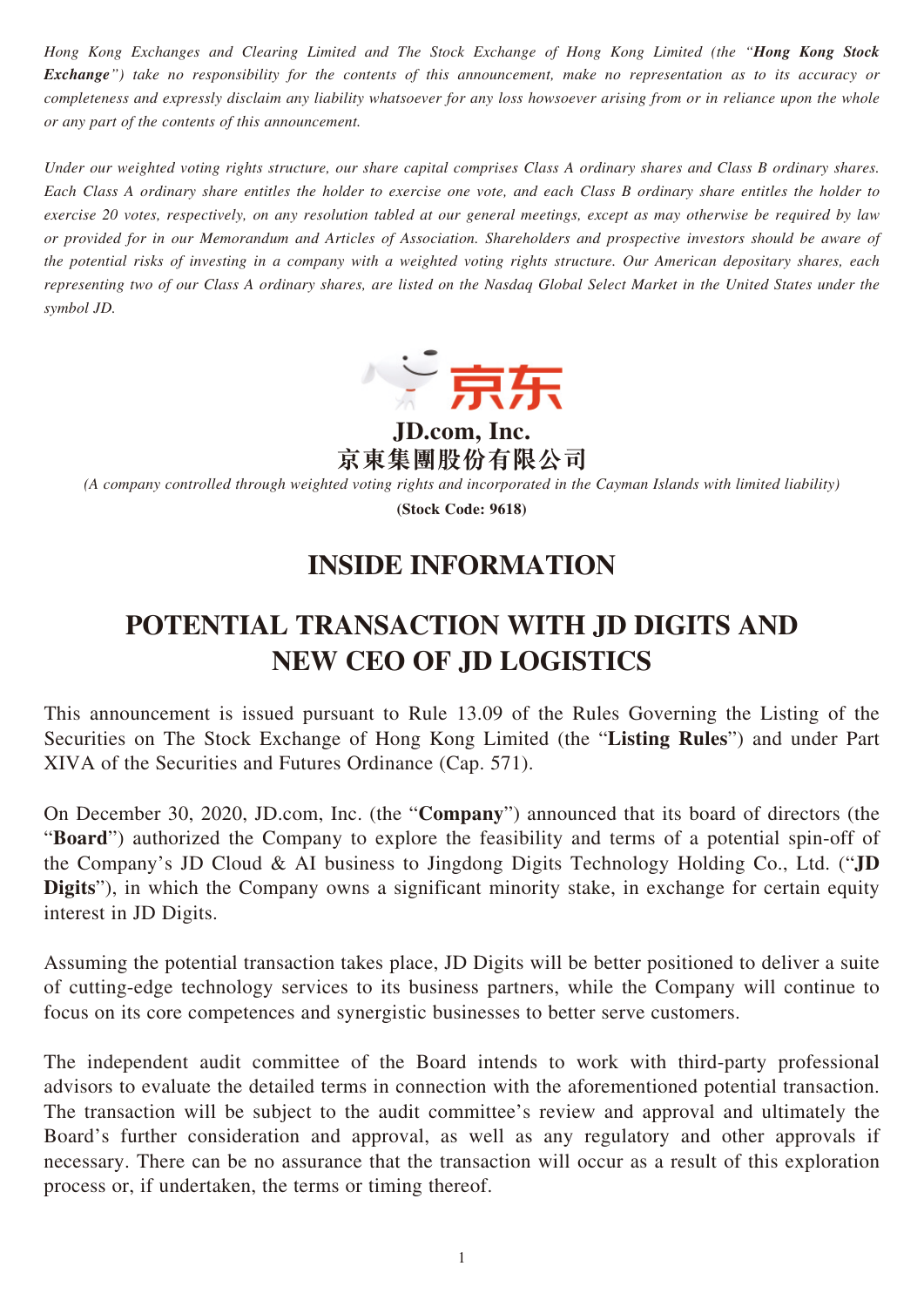Separately, on December 30, 2020, Mr. Zhenhui Wang resigned from his position as chief executive officer of JD Logistics, Inc. ("**JD Logistics**"). The Board has appointed Mr. Rui Yu, former chief human resources officer of the Company, as the chief executive officer of JD Logistics.

Attached hereto as Schedule 1 is the full text of the Form 6-K submitted by the Company to the Securities and Exchange Commission of the United States on December 30, 2020 announcing the potential transaction with JD Digits.

> By Order of the Board of Directors **JD.com, Inc. Mr. Richard Qiangdong Liu** *Chairman of the Board of Directors and Chief Executive Officer*

Beijing, China, December 30, 2020

*As at the date of this announcement, our board of directors comprises Mr. Richard Qiangdong LIU as the chairman, Mr. Martin Chi Ping LAU as the director, Mr. Ming HUANG, Mr. Louis T. HSIEH, and Mr. Dingbo XU as the independent directors.*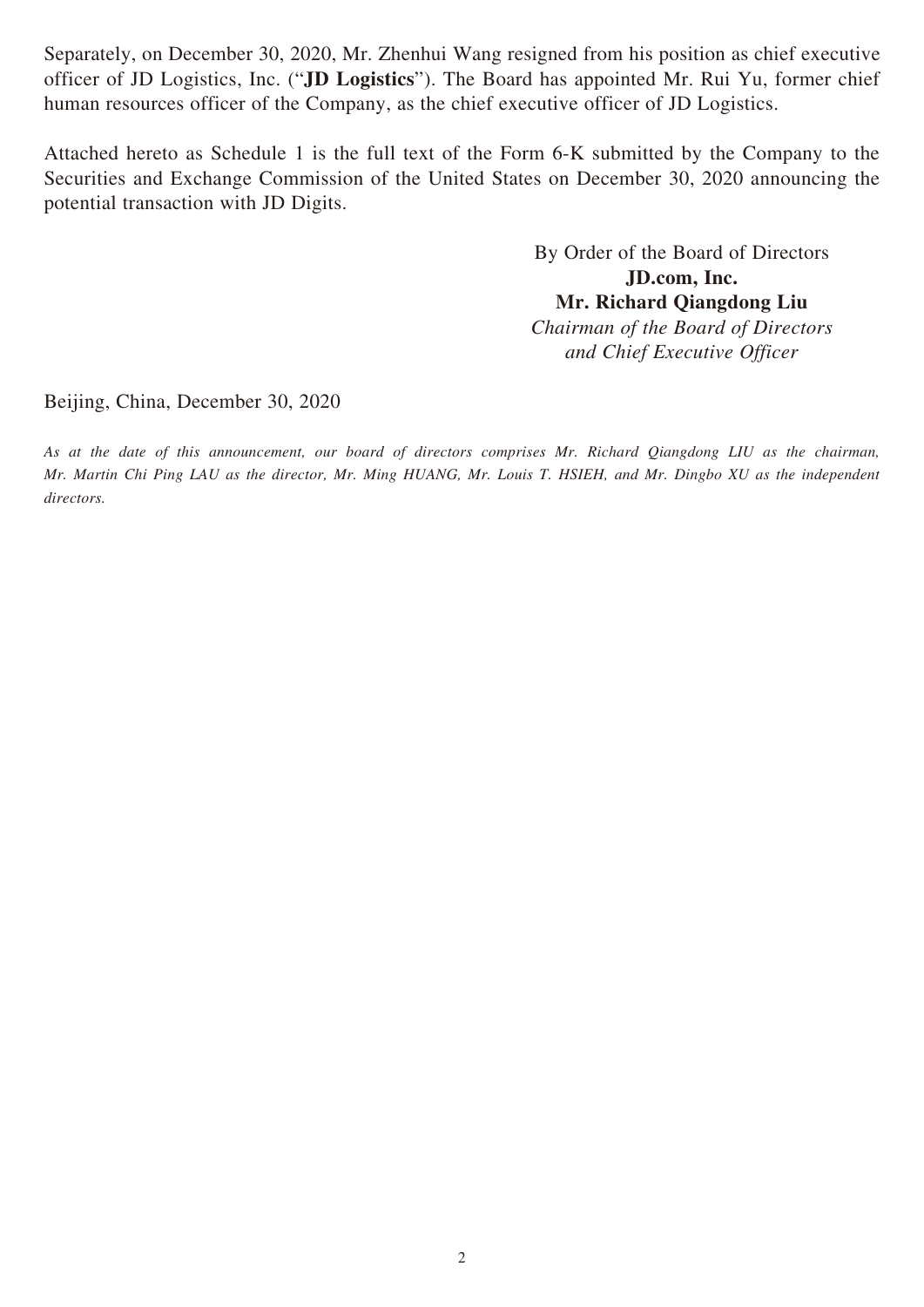### **UNITED STATES SECURITIES AND EXCHANGE COMMISSION WASHINGTON, D.C. 20549**

### **FORM 6-K**

### **REPORT OF FOREIGN PRIVATE ISSUER PURSUANT TO RULE 13a-16 OR 15d-16 UNDER THE SECURITIES EXCHANGE ACT OF 1934**

For the month of December 2020

--------------

Commission File Number: 001-36450

--------------

#### **JD.com, Inc.**

20th Floor, Building A, No. 18 Kechuang 11 Street Yizhuang Economic and Technological Development Zone Daxing District, Beijing 101111 The People's Republic of China (Address of principal executive offices)

Indicate by check mark whether the registrant files or will file annual reports under cover of Form 20-F or Form 40-F.

Form 20-F X Form 40-F

Indicate by check mark if the registrant is submitting the Form 6-K in paper as permitted by Regulation S-T Rule 101(b)(1):

Indicate by check mark if the registrant is submitting the Form 6-K in paper as permitted by Regulation S-T Rule 101(b)(7):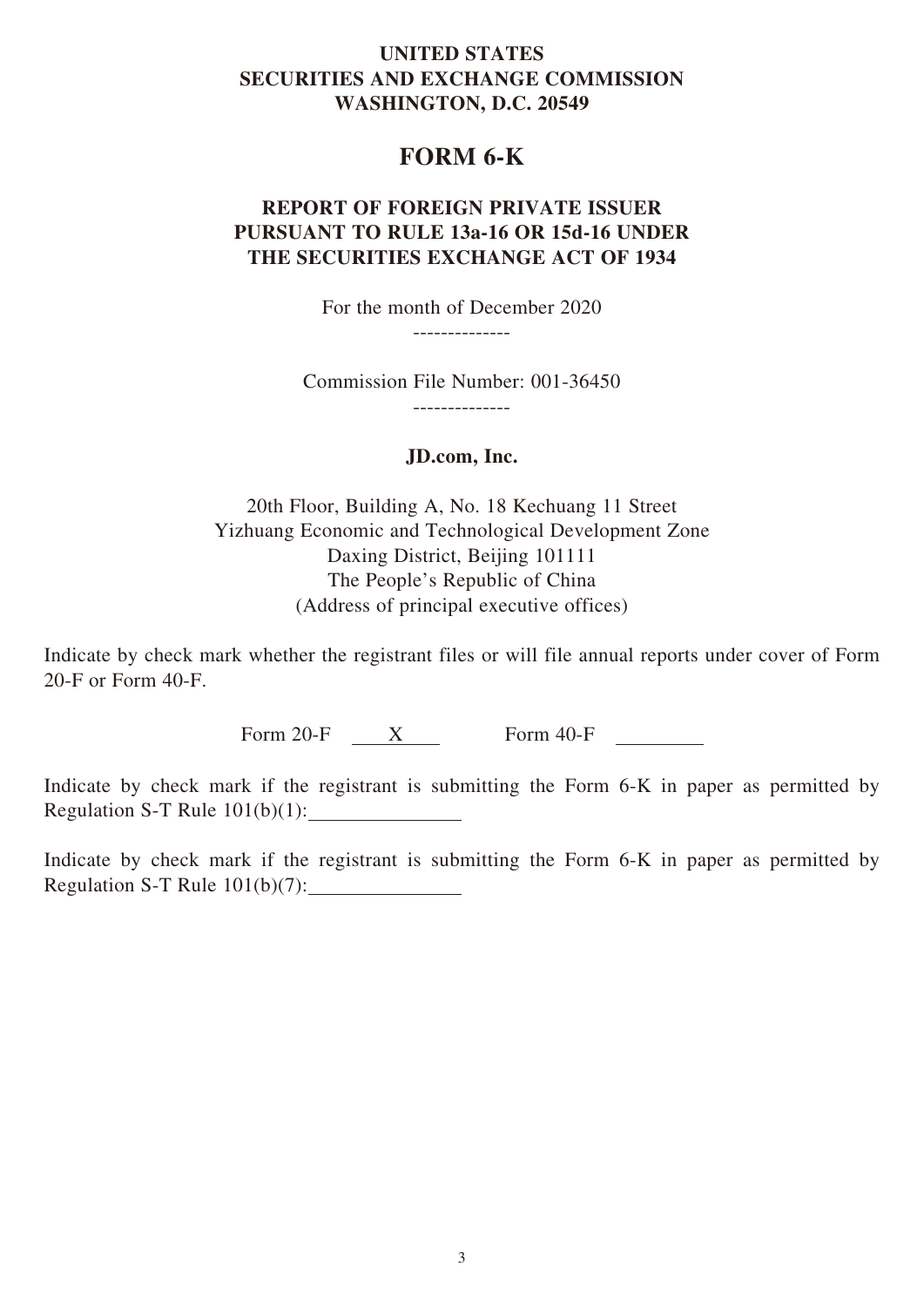### **Potential Transaction with JD Digits and New CEO of JD Logistics**

On December 30, 2020, JD.com, Inc. (the "**Company**") announced that its board of directors (the "**Board**") authorized the Company to explore the feasibility and terms of a potential spin-off of the Company's JD Cloud & AI business to Jingdong Digits Technology Holding Co., Ltd. ("**JD Digits**"), in which the Company owns a significant minority stake, in exchange for certain equity interest in JD Digits.

Assuming the potential transaction takes place, JD Digits will be better positioned to deliver a suite of cutting-edge technology services to its business partners, while the Company will continue to focus on its core competences and synergistic businesses to better serve customers.

The independent audit committee of the Board intends to work with third-party professional advisors to evaluate the detailed terms in connection with the aforementioned potential transaction. The transaction will be subject to the audit committee's review and approval and ultimately the Board's further consideration and approval, as well as any regulatory and other approvals if necessary. There can be no assurance that the transaction will occur as a result of this exploration process or, if undertaken, the terms or timing thereof.

Separately, on December 30, 2020, Mr. Zhenhui Wang resigned from his position as chief executive officer of JD Logistics, Inc. ("**JD Logistics**"). The Board has appointed Mr. Rui Yu, former chief human resources officer of the Company, as the chief executive officer of JD Logistics.

### **About JD.com**

JD.com is a leading technology driven e-commerce company transforming to become a leading supply chain-based technology and service provider. The Company's cutting-edge retail infrastructure seeks to enable consumers to buy whatever they want, whenever and wherever they want it. The Company has opened its technology and infrastructure to partners, brands and other sectors, as part of its Retail as a Service offering to help drive productivity and innovation across a range of industries.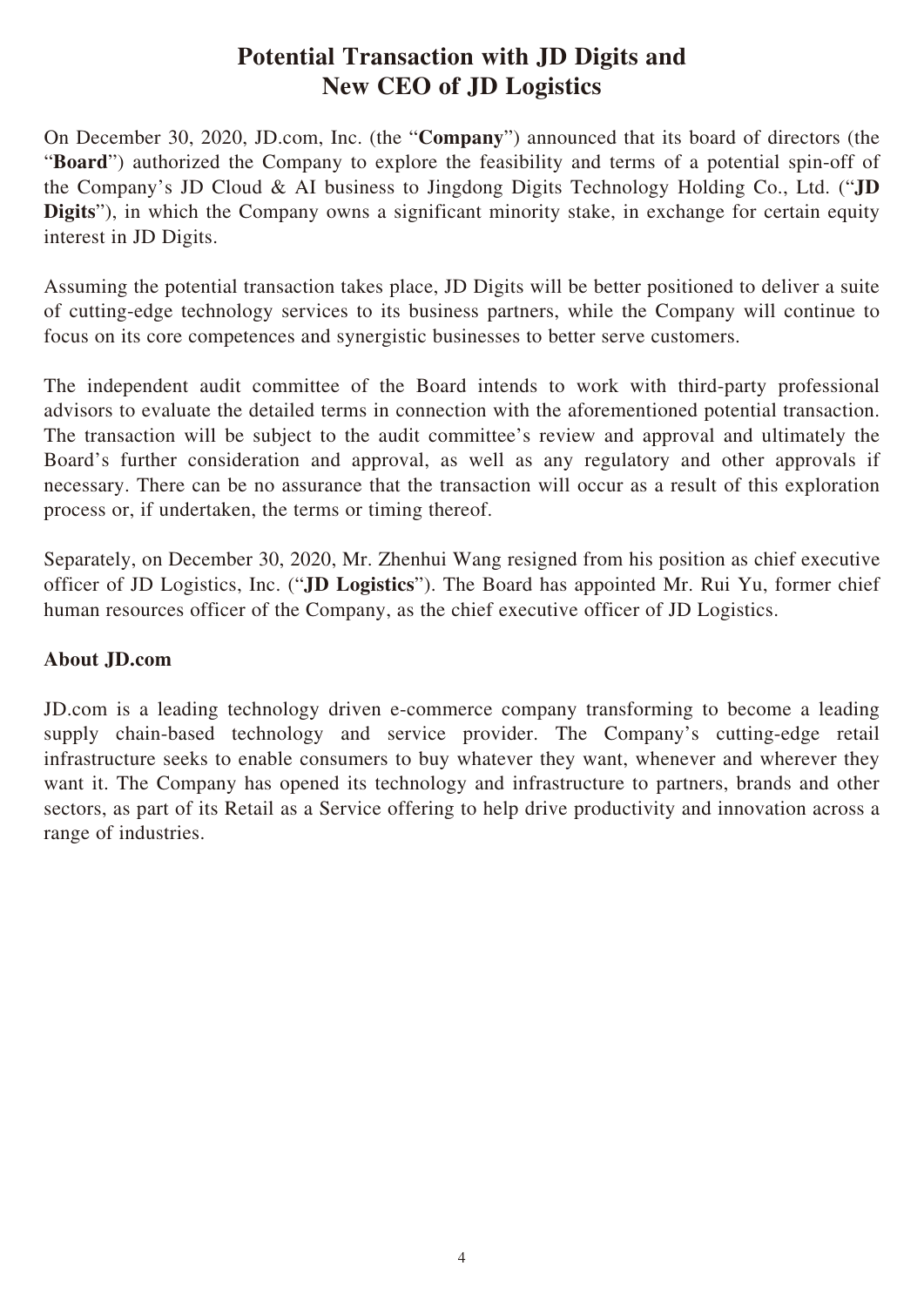### **Safe Harbor Statement**

This announcement contains forward-looking statements. These statements are made under the "safe harbor" provisions of the U.S. Private Securities Litigation Reform Act of 1995. These forwardlooking statements can be identified by terminology such as "will," "expects," "anticipates," "future," "intends," "plans," "believes," "estimates," "confident" and similar statements. JD.com may also make written or oral forward-looking statements in its periodic reports to the SEC, in its annual report to shareholders, in press releases and other written materials and in oral statements made by its officers, directors or employees to third parties. Statements that are not historical facts, including statements about JD.com's beliefs and expectations, are forward-looking statements. Forward-looking statements involve inherent risks and uncertainties. A number of factors could cause actual results to differ materially from those contained in any forward-looking statement, including but not limited to the following: the uncertainties as to the timing of the execution of definitive agreements and consummation of the transaction; the risk that a condition to closing of the transaction may not be satisfied or may be delayed; potential adverse reactions or changes to business relationships resulting from the announcement or completion of the transaction; adverse changes in general economic or market conditions; actions by third parties, including government agencies; JD.com's growth strategies; its future business development, results of operations and financial condition; its ability to attract and retain new customers and to increase revenues generated from repeat customers; its expectations regarding demand for and market acceptance of its products and services; trends and competition in China's e-commerce market; changes in its revenues and certain cost or expense items; the expected growth of the Chinese e-commerce market; Chinese governmental policies relating to JD.com's industry and general economic conditions in China. Further information regarding these and other risks is included in JD.com's filings with the SEC and the prospectus registered in Hong Kong. All information provided herein is as of the date of this announcement, and JD.com undertakes no obligation to update any forward-looking statement, except as required under applicable law.